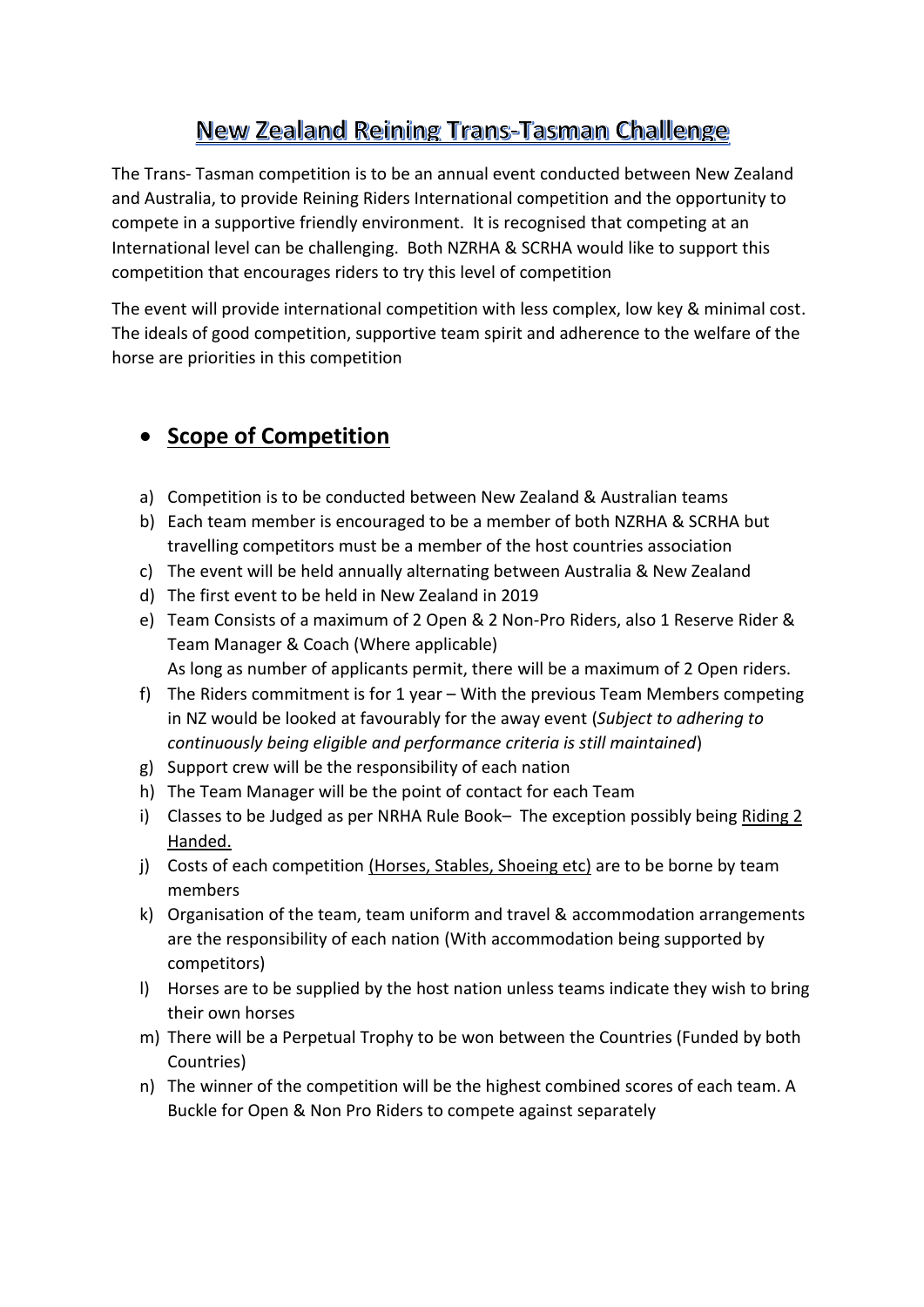#### **Horses**

Riders are expected to organise 2 horses for the competition. Horses will be provided for each visiting team by the hosts. All travel and accommodation arrangements are the responsibility of the rider. It is recommended that horses be insured by the owners, and documentation written and signed by owners that they accept all liability of the horse during this time

**Horses will need to meet the following requirements:**

- **Over 4 years of age**
- **Been shown for a minimum of one season**
- **No Stallions are to be offered for competitors (Unless NZ & Australian selectors are confident that all 4 Open Riders selected from NZ & Australia are capable of complete management at all times)**
- **Horses must be sound and fit, capable of doing a complete Reining Pattern with established manoeuvres required to Rein**

#### **Eligibility for New Zealand Riders**

Riders seeking selection to the Team must satisfy the following eligibility requirements & conditions to be able to be considered for selection:

- a) To have been member of NZRHA for over the last 24 months from date of payment
- b) Be 21 years in age or over– Independent to get to training & help Fundraise for Trans-Tasman
- c) Have competed within the last 24 months
- d) It will also be looked favourable upon, should you compete/support NZRHA Nationals
- e) Reserve Rider Expected to attend the event & be involved with the team throughout
- f) Each competitor (when NZ is the host country) must provide or source two fit Reining horses, capable of doing a complete Reining Pattern with established manoeuvres required to Rein. They must be prepared to allow their horses to be ridden by fellow team members at any team trainings prior to T&T
- g) Each Rider/ competitor will be required to pay for their Airfares & Accommodation (However this maybe/could be reduced depending on Sponsorship & Fundraising done by the Trans-Tasman Team throughout the year)
- h) Each applicant is required to deposit a non-refundable deposit of \$100.00 into the Trans-Tasman Funding Account, this deposit goes towards the costings of the Trans-